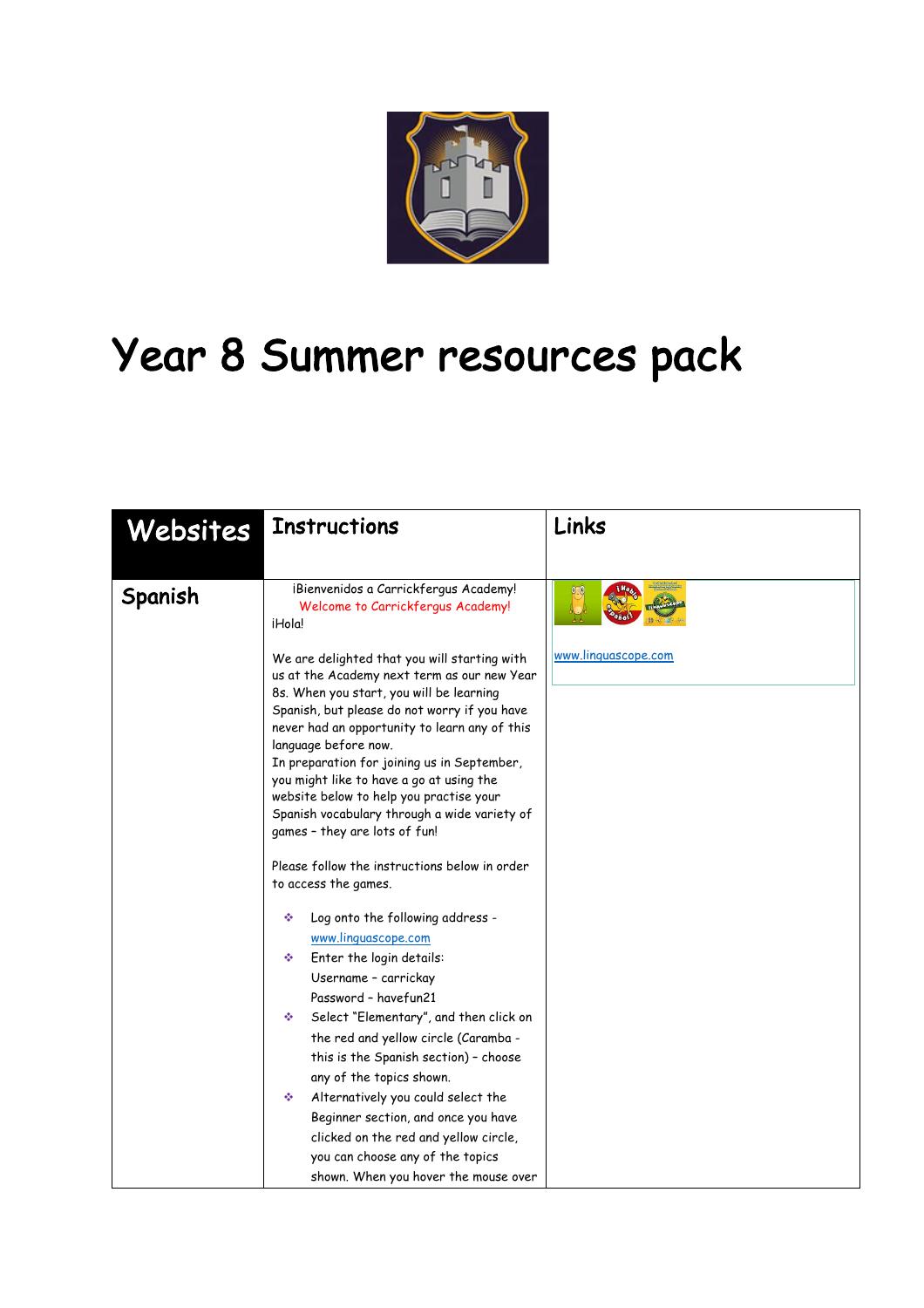|         | any of the titles in Spanish, it will<br>show you what they mean in English.<br>If you click on "Introducción", this will<br>壘<br>show you all the words that are<br>needed for the games. When you click<br>on the pictures, you will hear the word<br>being said, and you will see it appear<br>under the picture as well. |                                                                                                                                        |
|---------|------------------------------------------------------------------------------------------------------------------------------------------------------------------------------------------------------------------------------------------------------------------------------------------------------------------------------|----------------------------------------------------------------------------------------------------------------------------------------|
|         | I hope that you have fun playing these games,<br>and we are looking forward to welcoming you<br>all in the new term!<br>iHasta pronto!<br>See you soon!<br>Señora Haddock                                                                                                                                                    |                                                                                                                                        |
| English | High frequency words, which all Year 8 could learn<br>to spell before they arrive in September.<br>Recommendation of books for children and                                                                                                                                                                                  | http://www.highfrequencywords.org/first-<br>100-high-frequency-word-list-<br>precursive.html<br>https://www.familyeducation.com/young- |
|         | teenagers to read. There are lots of suggestions<br>here. They could maybe aim to read 3 or 4                                                                                                                                                                                                                                | adult-books/20-books-for-teens-to-read-<br>before-they-turn-18                                                                         |
| Maths   | Pupils should log onto<br>Username: carrickfergus<br>Password: angle78                                                                                                                                                                                                                                                       | https://www.mathsworkout.co.uk/                                                                                                        |
|         | The first unit in Year 8 is Statistics. They<br>should work through the Statistics section on<br>Maths Workout.                                                                                                                                                                                                              |                                                                                                                                        |
|         | Other units this year will include number,<br>decimals, probability and angles. Again any<br>practice of these topics on Maths Workout<br>would be useful                                                                                                                                                                    |                                                                                                                                        |
|         | Tables practice along with general maths<br>topics such as percentages and fractions to<br>help support and develop mental arithmetic.                                                                                                                                                                                       |                                                                                                                                        |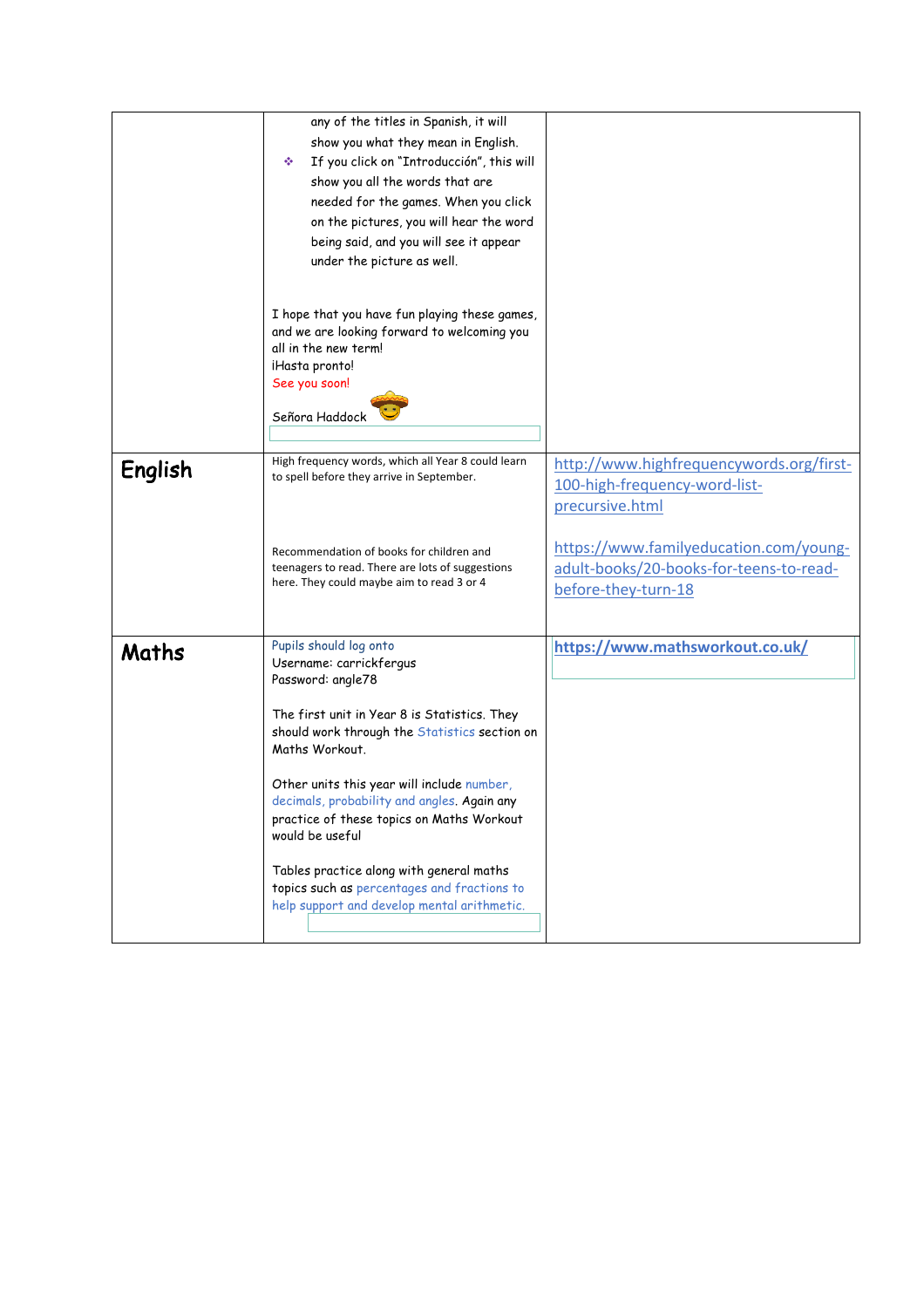| Apps per       | Resources taken mostly from                                                                                                                                                   |                                      |
|----------------|-------------------------------------------------------------------------------------------------------------------------------------------------------------------------------|--------------------------------------|
| subject        | www.educationalappstore.com                                                                                                                                                   |                                      |
| Spanish        | FunEasyLearn - Learn Languages<br>Age: 10+<br>Devices: Android, iPhone, iPad<br>Ella Spanish Verbs Conjugation<br>Age: 11+<br>Devices: Android, iPhone, iPad                  |                                      |
| English        | <b>Accomplish Reading</b><br>Age: 10+<br>Devices: Android, iPhone, iPad<br><b>Words Master</b><br>Age: 10+<br>Devices: Android, iPhone, iPad                                  | <b>ACCOMPLISH</b><br>Words<br>faster |
| Maths          | <b>ARC Maths</b><br>Age: 11+<br>Devices: iPhone, iPad<br>Marble Math<br>Age: 10+<br>Devices: Android, iPhone, iPad<br>Photomath<br>Age: 11+<br>Devices: Android, iPhone, iPad |                                      |
| Geography      | National Geographic<br>Age: 11+<br>Devices: iPhone, iPad<br>StudyGe - World map geography<br>Age: 10+<br>Devices: Android, iPhone, iPad                                       | <b>ERNATION</b>                      |
| <b>Science</b> | <b>Twinkl ARchitect</b><br>Ages 10<br>Devices: Android, iPhone, iPad                                                                                                          |                                      |